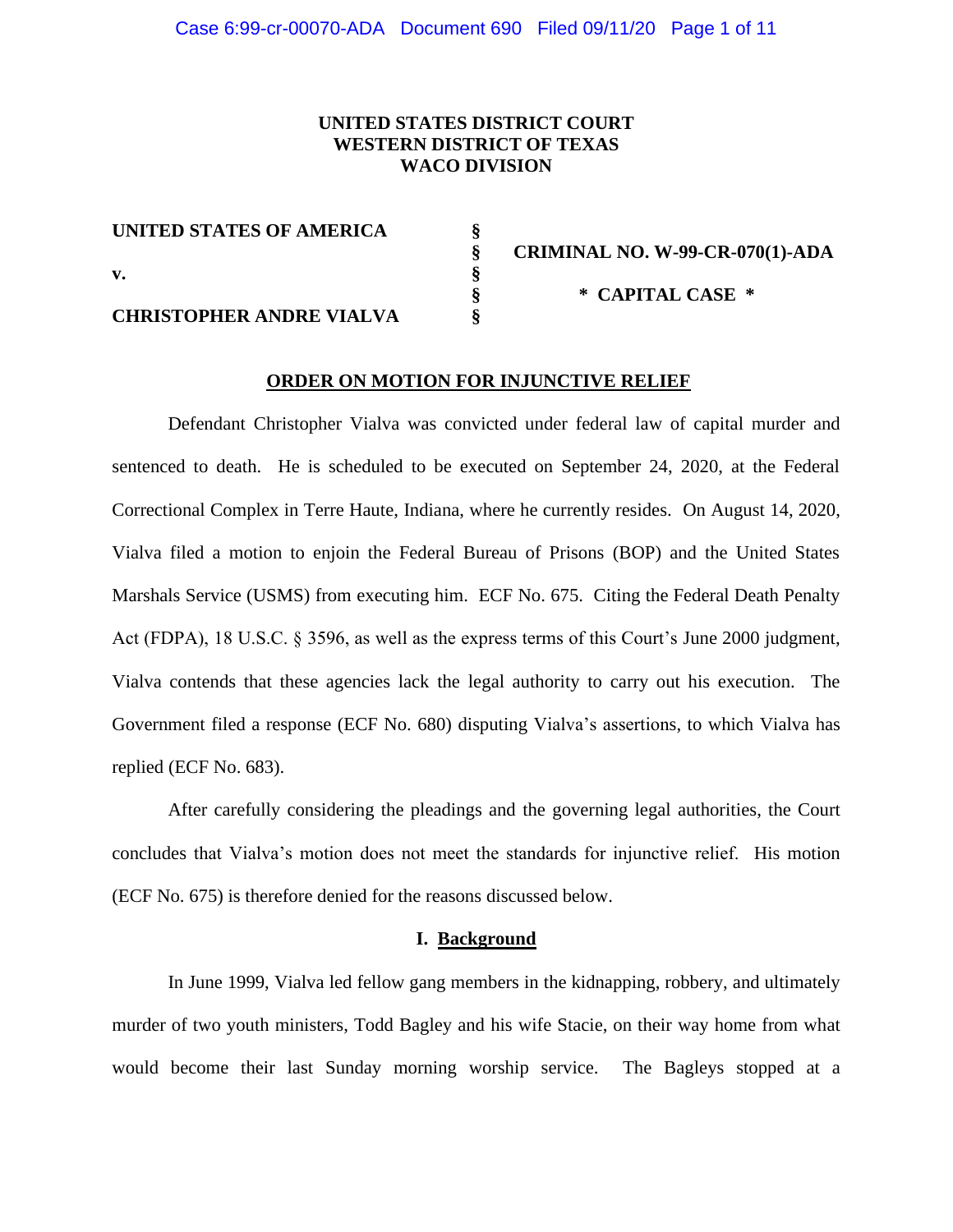## Case 6:99-cr-00070-ADA Document 690 Filed 09/11/20 Page 2 of 11

convenience store when the young men chose them as the victims of their robbery scheme born the day before. After Vialva and his accomplices tricked the couple by asking for a ride to an uncle's house, Vialva pulled out a handgun and announced "the plans have changed." The gang stole their money, jewelry, and ATM cards, and then locked the Bagleys in the trunk of their own car while the gang drove around for hours attempting to withdraw money from the Bagleys' account and pawn Stacie's wedding ring.

Vialva insisted on killing the Bagleys and burning their car to eliminate evidence of the gang's crimes. While they poured lighter fluid inside the car, the Bagleys sang and prayed in the trunk. Stacie said, "Jesus loves you" and "Jesus, take care of us." Vialva then donned a ski mask, ordered the trunk open, and shot both Todd and Stacie in the head. Todd was instantly killed, but Stacie survived the gunshot long enough to burn alive after one accomplice, Brandon Bernard, set the car on fire.

In June 2000, Vialva and his co-defendant Brandon Bernard were jointly tried and convicted by a unanimous jury in the Western District of Texas who heard all of the evidence and decided their guilt for their part in the carjacking and murder of Todd and Stacie Bagley while on federal government property. Both were sentenced to death. Their convictions were affirmed on direct appeal and certiorari was denied by the United States Supreme Court. *United States v. Bernard*, 299 F.3d 467 (5th Cir. 2002), *cert. denied*, 539 U.S. 928 (2003). Vialva and Bernard then challenged their convictions and sentences by filing motions to vacate, set aside, or correct under 28 U.S.C. § 2255 alleging a myriad of constitutional violations. After careful consideration, the district court—the Honorable Judge Walter S. Smith, Jr. presiding<sup>1</sup>—denied an evidentiary hearing, denied the § 2255 motions and the claims raised therein, and denied a

1

Judge Smith also presided over Bernard and Vialva's original trial.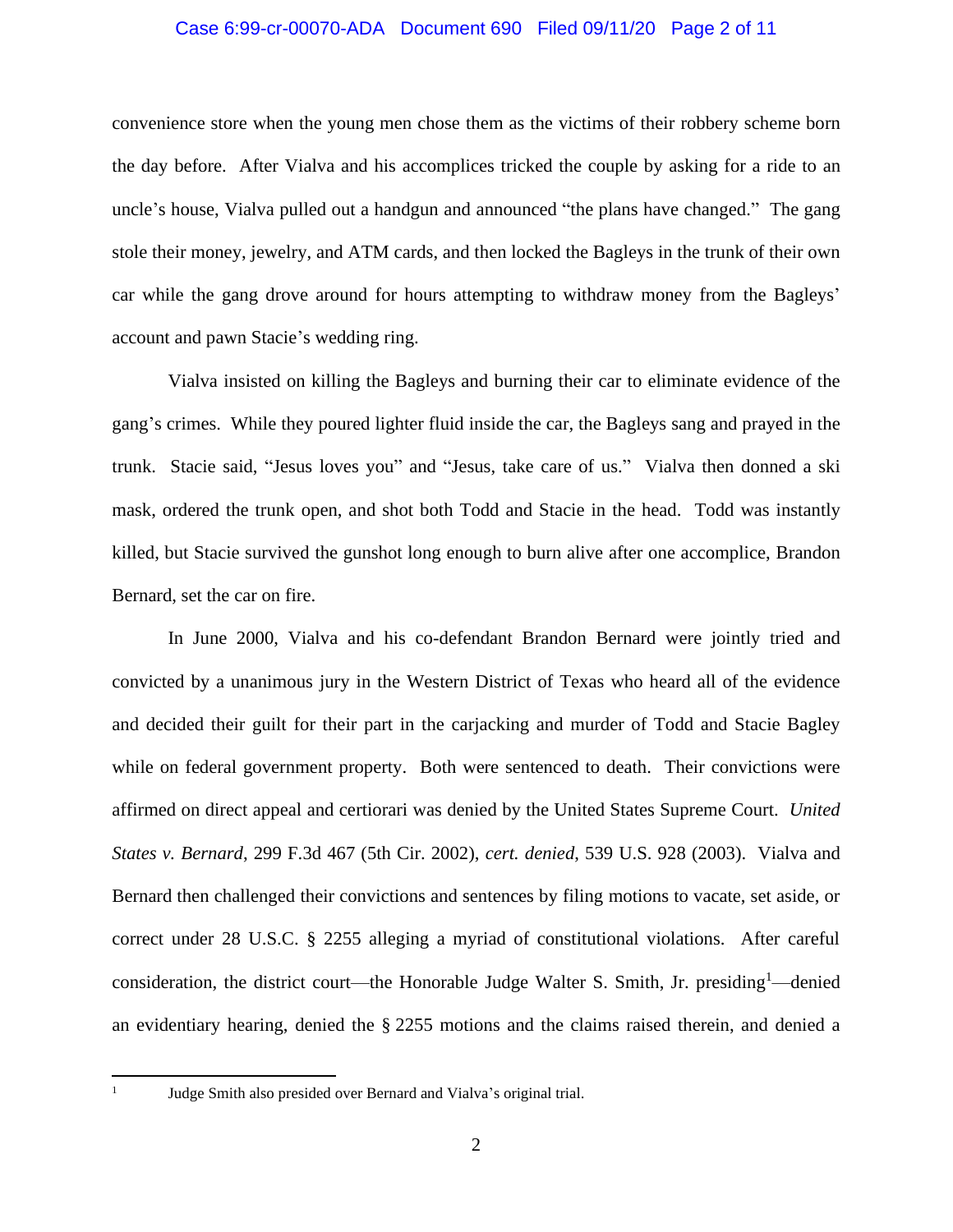### Case 6:99-cr-00070-ADA Document 690 Filed 09/11/20 Page 3 of 11

certificate of appealability (COA). ECF No. 449. On appeal, the Fifth Circuit also denied Vialva and Bernard a COA and their petitions for certiorari review were again denied by the Supreme Court in early 2016. *United States v. Bernard*, 762 F.3d 467 (5th Cir. 2014), *cert. denied*, 136 S. Ct. 892 (2016).

Thereafter, Vialva and Bernard filed motions under Rule 60(b) of the Federal Rules of Civil Procedure asking the district court to vacate its previous denial of their § 2255 motions. ECF Nos. 553, 569. In both motions, the defendants argued that Judge Smith's alleged "unfitness" to preside over the § 2255 proceedings amounted to a defect in the integrity of the post-conviction review process sufficient to justify reopening the proceedings. The district court—the Honorable Judge Lee Yeakel presiding—construed the Rule 60(b) motions as successive petitions and dismissed them without prejudice for lack of jurisdiction. ECF No. 570. The Fifth Circuit denied COA on the issue and the Supreme Court denied certiorari in January 2020. *United States v. Vialva*, 904 F.3d 356 (5th Cir. 2018), *cert. denied*, 140 S. Ct. 860 (2020).

On July 31, 2020, the BOP, upon the direction of the Attorney General, scheduled Vialva's execution for September 24, 2020. That same day, Vialva was informed of the setting of his execution date, as was this Court. ECF Nos. 675-1, 673. Two weeks later, Vialva filed the instant motion to enjoin the BOP and USMS from carrying out his execution. According to Vialva, neither the June 2000 judgment (ECF No. 289), Department of Justice regulations, nor any other federal law presently empowers the Attorney General, USMS, or BOP to unilaterally set and carry out his execution.

Vialva provides four arguments to support this assertion: (1) this Court's June 2000 judgment stayed Vialva's execution "pending further order of this Court," and no further order has been issued; (2) the June 2000 judgment does not authorize the Attorney General or BOP to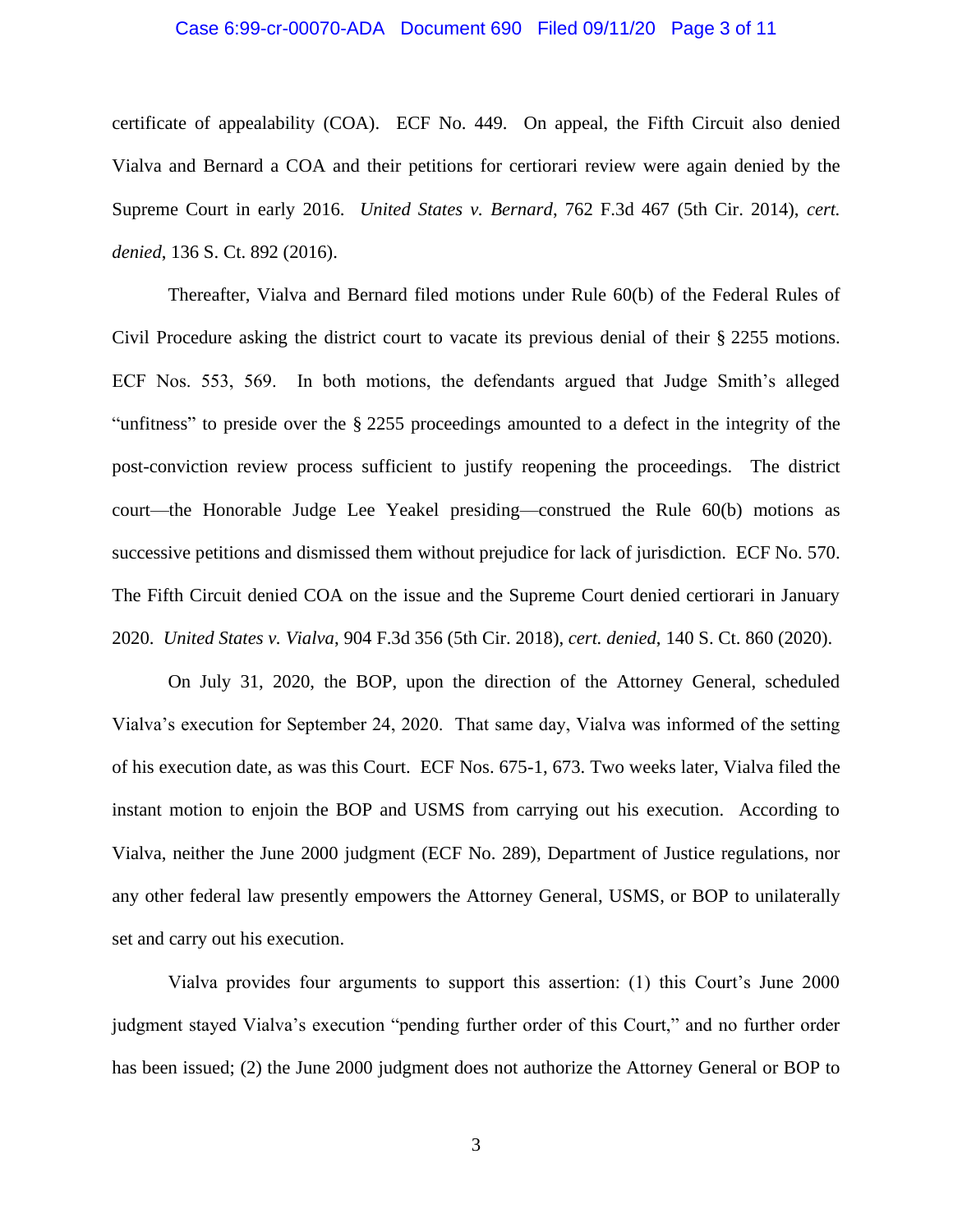## Case 6:99-cr-00070-ADA Document 690 Filed 09/11/20 Page 4 of 11

determine the time, place, and manner of his execution; (3) federal law requires the issuance of an execution warrant from the trial court before the USMS is authorized to supervise an execution, and no such order has been issued by this Court; and (4) the BOP lacks authority under federal law to execution him because they have not followed the procedures set forth by Texas law governing the implementation of death sentences. Vialva asks this Court to enjoin the BOP from executing him "until it has the legal authority to do so and in a manner that comports with federal and Texas law." ECF No. 675 at 11.

## **II. Analysis**

To obtain a preliminary injunction, Vialva must establish: "(1) a substantial likelihood of success on the merits, (2) a substantial threat of irreparable injury if the injunction is not issued, (3) that the threatened injury if the injunction is denied outweighs any harm that will result if the injunction is granted, and (4) that the grant of an injunction will not disserve the public interest." *Jones v. Tex. Dep't of Criminal Justice*, 880 F.3d 756, 759 (5th Cir. 2018) (quoting *Byrum v. Landreth*, 566 F.3d 442, 445 (5th Cir. 2009)); *Ladd v. Livingston*, 777 F.3d 286, 288 (5th Cir. 2015) (citing *Trottie v. Livingston*, 766 F.3d 450, 451 (5th Cir. 2014)). This standard is essentially the same as the framework for deciding whether to grant a stay of execution. *See Adams v. Thaler*, 679 F.3d 312, 318 (5th Cir. 2012) (reiterating the four perquisites for obtaining a stay of execution as set forth in *Nken v. Holder*, 556 U.S. 418, 434 (2009)).

Notably, the party seeking injunctive relief must prove each of the four elements before a preliminary injunction can be granted. *Mississippi Power & Light Co. v. United Gas Pipeline*, 760 F.2d 618, 621 (5th Cir. 1985). Because a preliminary injunction is considered an "extraordinary and drastic remedy," however, it is not granted routinely, "but only when the movant, by a clear showing, carries the burden of persuasion." *Holland Am. Ins. Co. v.*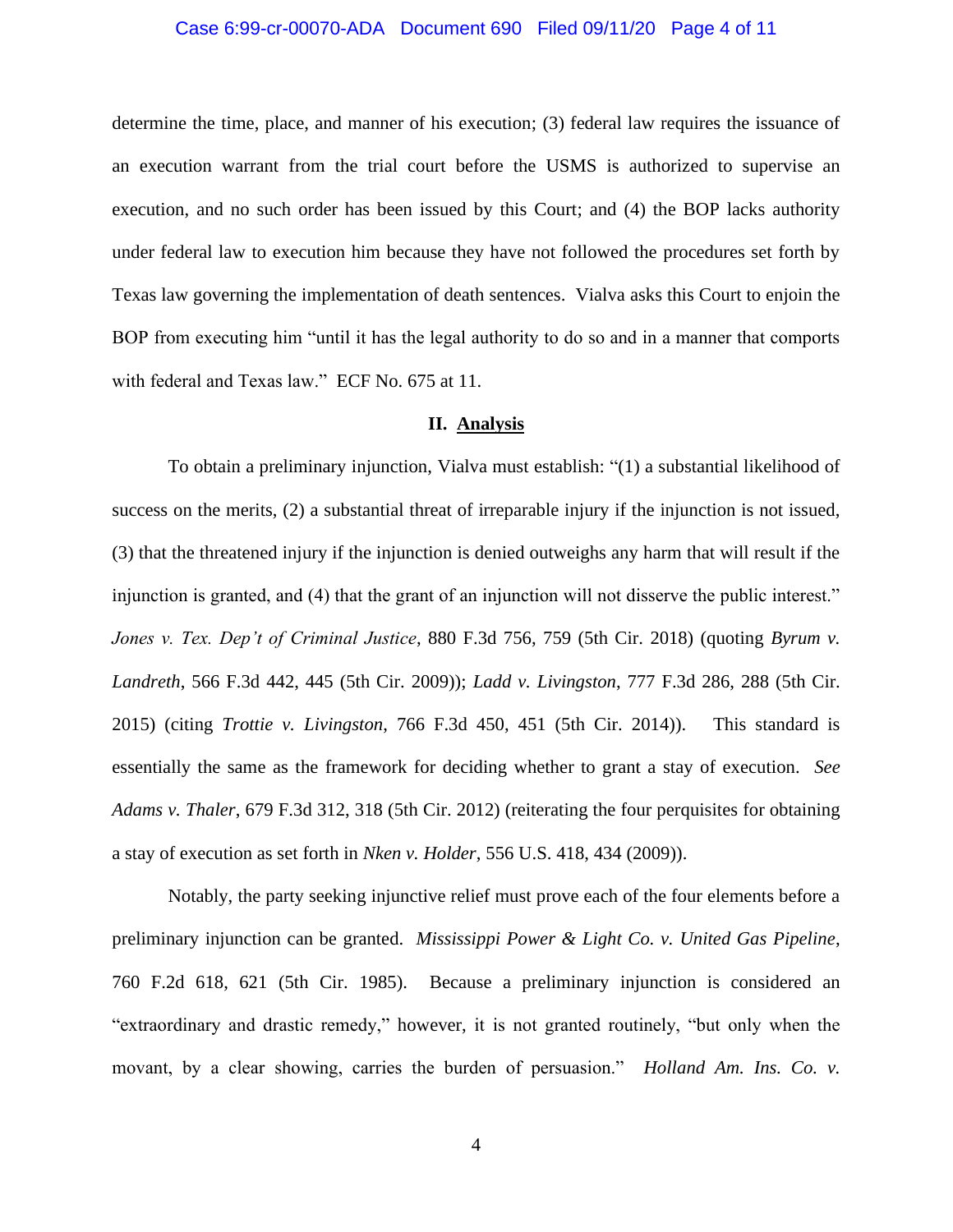*Succession of Roy*, 777 F.2d 992, 997 (5th Cir. 1985). Even when a movant establishes each of the four requirements, the decision whether to grant or deny a preliminary injunction is left to the sound discretion of the district court, and the decision to grant a preliminary injunction is treated as the exception rather than the rule. *Mississippi Power & Light*, 760 F.2d at 621.

As explained below, these factors do not support Vialva's request for an injunction. Vialva has failed to present a substantial case on the merits, and the interests of other parties, including the public, weigh in favor of denying Vialva's request to stay his execution.

### **A. Vialva's Arguments Lack Merit.**

### 1. The Court's June 2000 Judgment

Vialva first contends that the explicit terms of the Court's June 2000 judgment demonstrate that the BOP lacks the legal authority to execute him. In relevant part, the June 2000 judgment reads:

[...] As to [the capital counts], the defendant is hereby committed to the custody of the U.S. Bureau of Prisons until exhaustion of the procedures for appeal of the judgment of conviction and review of the sentences. Upon exhaustion of appeals, the sentence of DEATH will be implemented by the defendant being released from the custody of the U.S. Bureau of Prisons to the custody of the United States Marshals, who shall supervise the execution of the defendant in the manner prescribed by the laws of Texas.

The time, place and manner of execution are to be determined by the Attorney General, provided the time shall not be sooner than 61 days nor later than 90 days after the date of this judgment. If an appeal is taken from this conviction and sentence, execution of the sentence shall be stayed pending further order of this Court upon receipt of the mandate of the Court of Appeals.

The defendant is hereby committed to the custody of the Bureau of Prisons and shall be confined until the sentence of execution is carried out.

ECF No. 289 at 2.

Citing the second paragraph of the judgment, Vialva argues there is presently a stay of

execution in place because no further order ever issued from the district court. He also asserts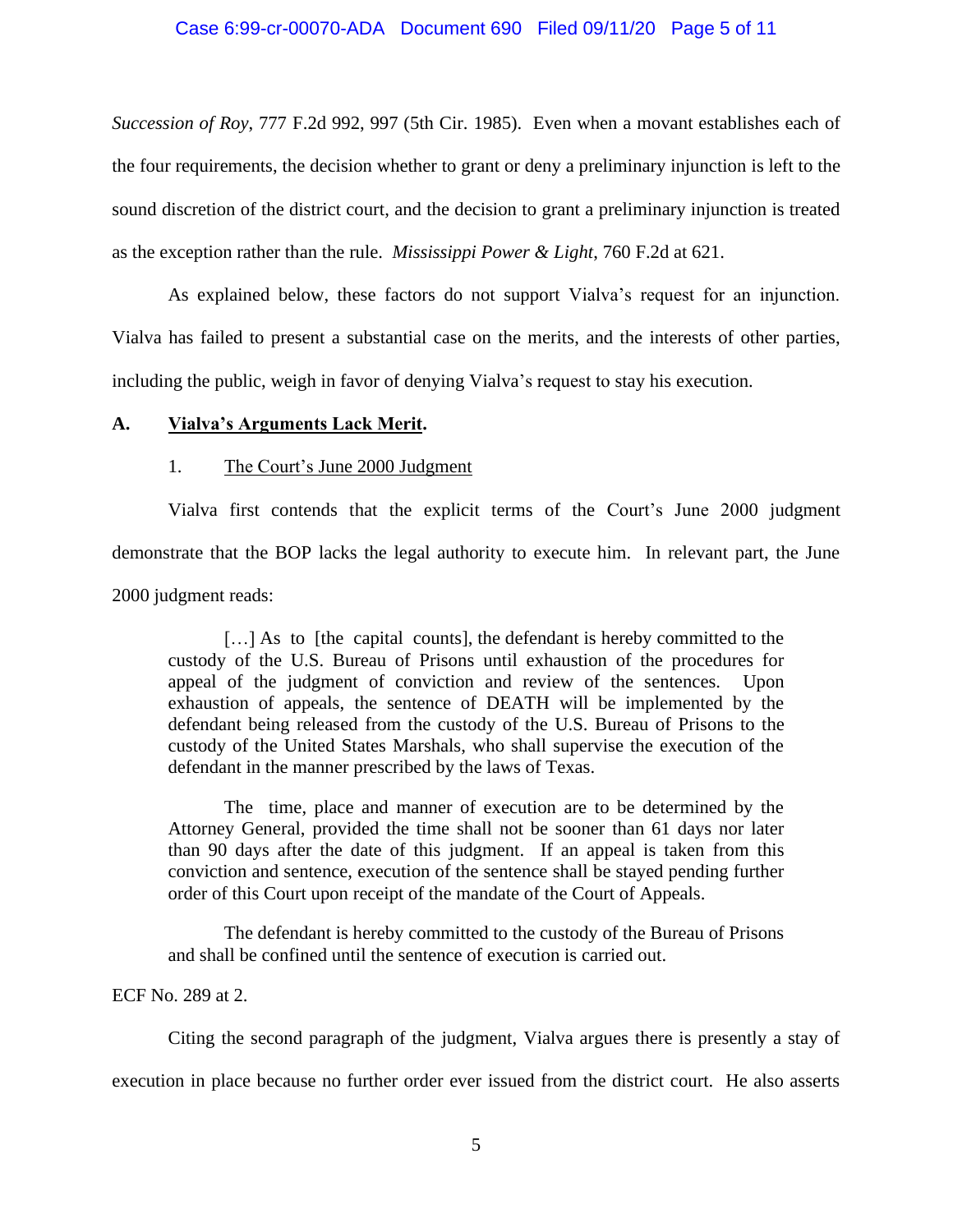## Case 6:99-cr-00070-ADA Document 690 Filed 09/11/20 Page 6 of 11

that the Attorney General completely lacks the authority to set an execution date now because more than 90 days have passed since the judgment issued. The Court does not agree with either of Vialva's arguments. When read in context with the entire judgment, it is clear the second paragraph was intended to limit only the Attorney General's authority to set an execution date before Vialva had a chance to exhaust his appeals. There is no indication that a stay of execution—or the limitations placed on the Attorney General's authority to set an execution date—was meant to apply after Vialva had exhausted his appeals. This is evidenced by the first paragraph of the judgment indicating that the Government *will* implement Vialva's sentence upon the exhaustion of his appeals.

Nevertheless, the Court is aware that the June 2000 judgment may cause the discerning reader some confusion. The remedy to this confusion, however, is not to enjoin the Government from carrying out Vialva's lawful sentence, but rather clarify what the Court believes was meant all along—that there is no longer a stay in place and the Government has the authority to set and carry out Vialva's sentence of death. To that end, simultaneous with the filing of this Order, the Court will issue a separate Order lifting any theoretical stay and confirming the Government's authority to schedule and carry out Vialva's execution on September 24, 2020.

#### 2. Federal Law

Vialva next alleges that federal law requires the issuance of a warrant from this Court before the USMS has authority to carry out his execution. Because no such warrant has been issued, Vialva argues, no one in the Executive Branch, including the Attorney General and USMS, has authority to implement his upcoming scheduled execution. He relies, in part, on a Department of Justice (DOJ) regulation instructing government attorneys on the type of proposed judgment and order they should file after a jury returns a verdict of death. *See* 28 C.F.R. § 26.2

6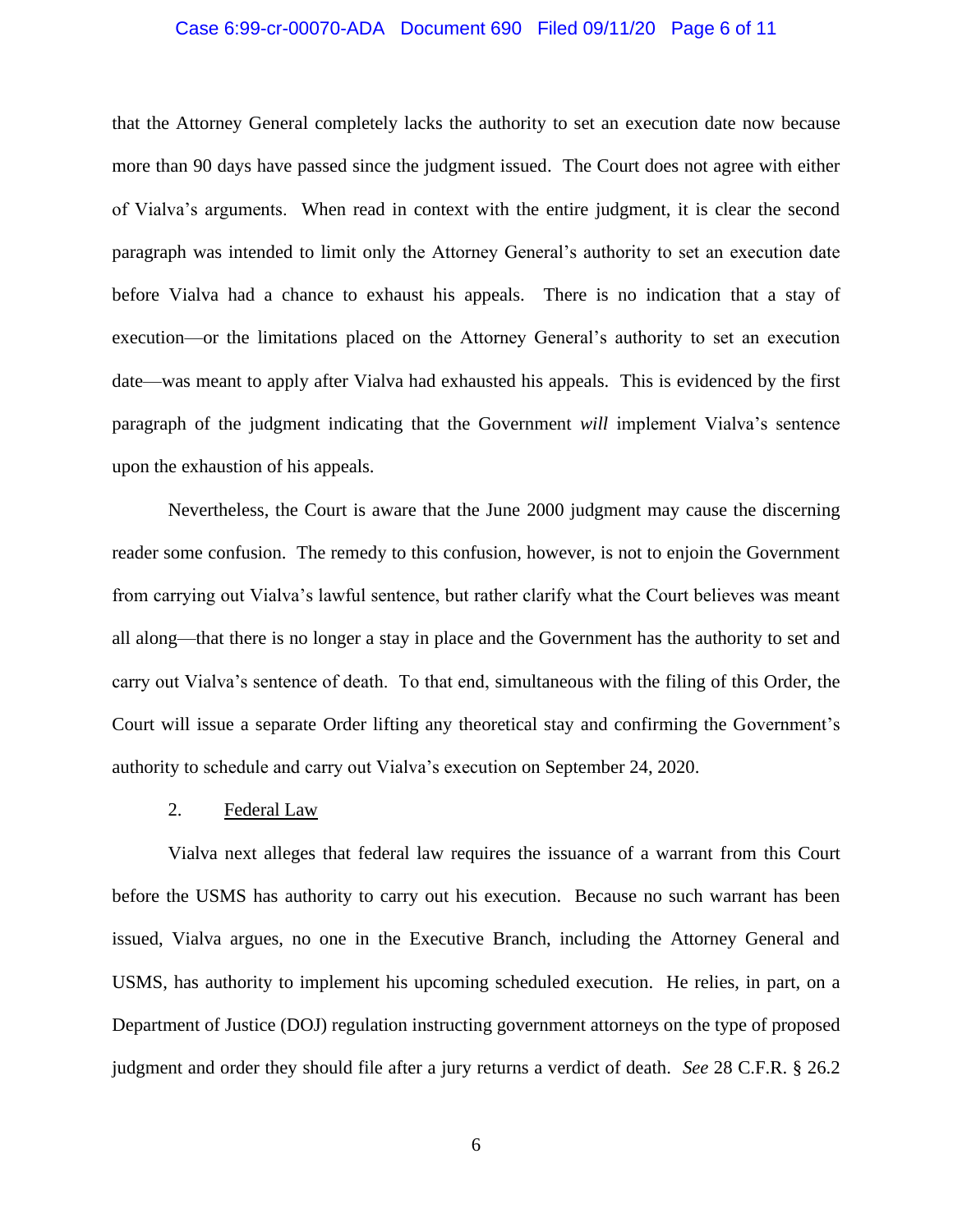## Case 6:99-cr-00070-ADA Document 690 Filed 09/11/20 Page 7 of 11

("Whenever this part becomes applicable, the attorney for the government shall promptly file with the sentencing court a proposed Judgment and Order . . .").

There are at least two problems with Vialva's argument. First, there is nothing in the Constitution stating that the power to *implement* a sentence—as opposed to the power to *impose* a sentence—vests solely with the courts, and Vialva identifies no statute, case law, or regulation consistent with this position. Although Vialva refers to 28 C.F.R. § 26.2, his reliance on a regulation that governs only DOJ attorneys is misplaced. For one, the regulation does not indicate that the issuance of a judicial warrant is a prerequisite for obtaining authorization to implement a sentence.<sup>2</sup> And while incorporating the content of 28 C.F.R.  $\S$  26.2 may seem like a good idea, courts are not required to comply with the regulation in order to confer DOJ the authority to implement a lawfully imposed death sentence.

This leads to Vialva's second problem—he concedes that a district court *can* confer DOJ this authority. The Court did just that in the June 2000 judgment when it sentenced Vialva to death. In that judgment, the Court specifically stated that Vialva's sentence "will be implemented by the defendant being released from the custody of the U.S. Bureau of Prisons to the custody of the United States Marshals, who shall supervise the execution of the defendant in the manner prescribed by the laws of Texas." ECF No. 289 at 2. This is consistent with the FDPA, which directs the USMS to "supervise the implementation of the sentence in the manner prescribed by the law of the State in which the sentence is imposed." Thus, the Court long ago gave DOJ the authority to implement Vialva's sentence.

<sup>&</sup>lt;sup>2</sup> The regulation states that the proposed Judgment and Order filed by the government shall state (1) the sentence shall be executed by a United States Marshal designated by the Director of the United States Marshals Service; (2) the sentence shall be executed by intravenous injection of a lethal substance or substances in a quantity sufficient to cause death; (3) the sentence shall be executed on a date and at a place designated by the Director of the Federal Bureau of Prisons; and (4) the prisoner under sentence of death shall be committed to the custody of the Attorney General or his authorized representative for appropriate detention pending execution of the sentence. 28 C.F.R. § 26.2(a).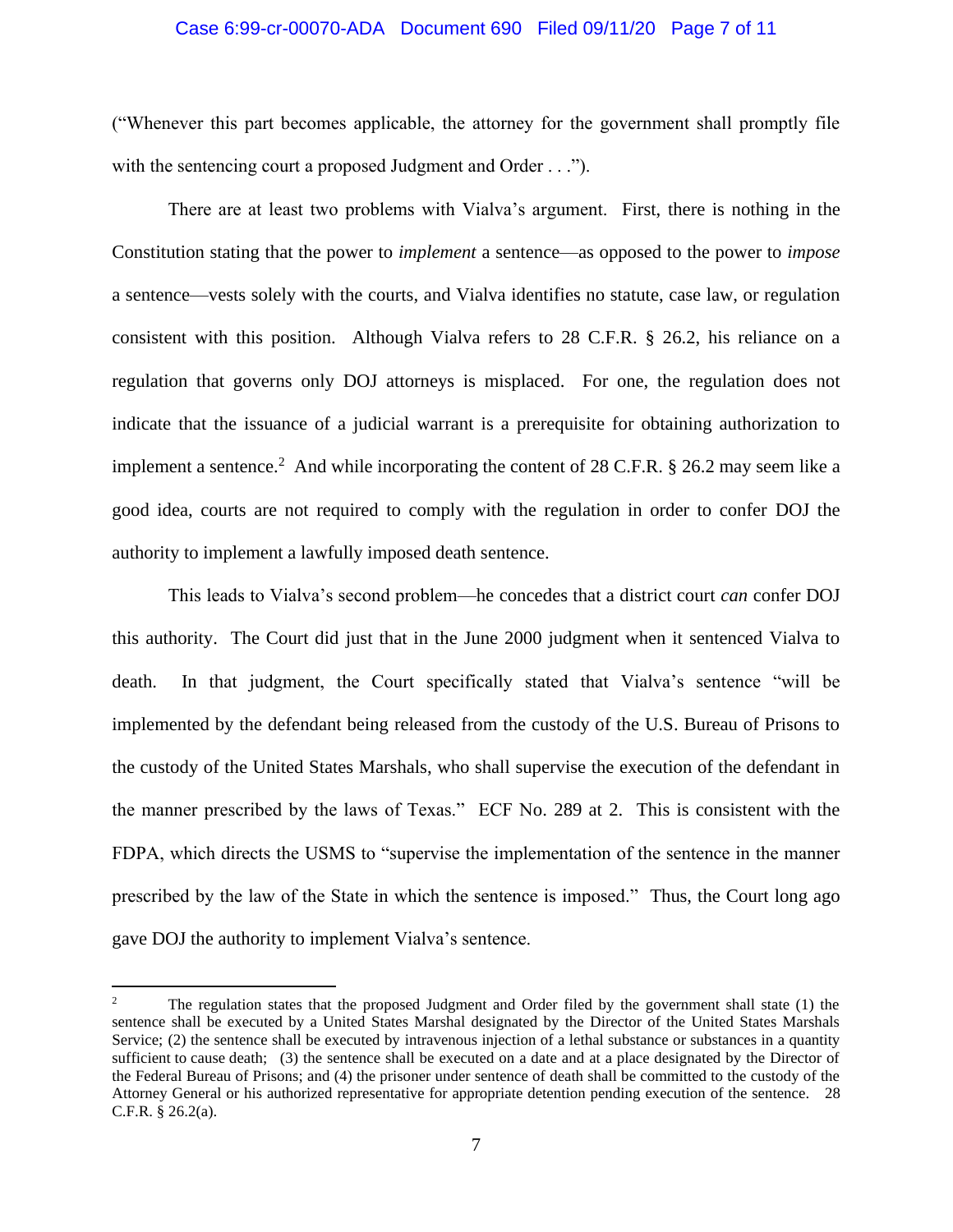## Case 6:99-cr-00070-ADA Document 690 Filed 09/11/20 Page 8 of 11

Regardless, assuming further judicial authorization is necessary, this Court's new Order—issued contemporaneously with this one—tracks the language of 28 C.F.R. § 26.2 and confirms DOJ's authority to implement Vialva's sentence. Injunctive relief is therefore unnecessary.

## 3. Texas Law

Lastly, Vialva contends he is entitled to an injunction because his sentence is not being implemented "in the manner prescribed by the laws of Texas" as required by the FDPA and the June 2000 judgment. Vialva focuses on three pre-execution procedures that are required under Texas law but allegedly have not been followed in this case: (1) that a court must enter an order setting the date of an execution in order to effectuate a death sentence; (2) that the execution date must be set at least 91 days in advance; and (3) that a court issue an execution warrant directing the relevant authority to carry out the execution, a copy of which must be served on counsel. *See* Tex. Code Crim. Pro. art. 43.141(a)-(c). Because none of these requirements have occurred, Vialva argues that carrying out his execution would be "blatantly illegal." The Court disagrees.

While the specific issue raised by Vialva is admittedly novel, every court to deal with a similar issue has come to the same conclusion—that the FDPA "cannot be reasonably read to incorporate every aspect of the forum state's law regarding execution procedure." *Peterson v. Barr*, 965 F.3d 549, 554 (7th Cir. 2020) (finding state law governing execution witnesses falls outside the scope of the FDPA); *United States v. Mitchell*, No. 20-99009, 2020 WL 4815961, at \*2 (9th Cir. 2020) (finding procedures that do not effectuate death fall outside the scope of the FDPA); *In re Fed. Bureau of Prisons' Execution Protocol Cases*, 955 F.3d 106, 126 (D.C. Cir. 2020) (*Protocol Cases*) (same). Rather, federal law requires the Government to follow only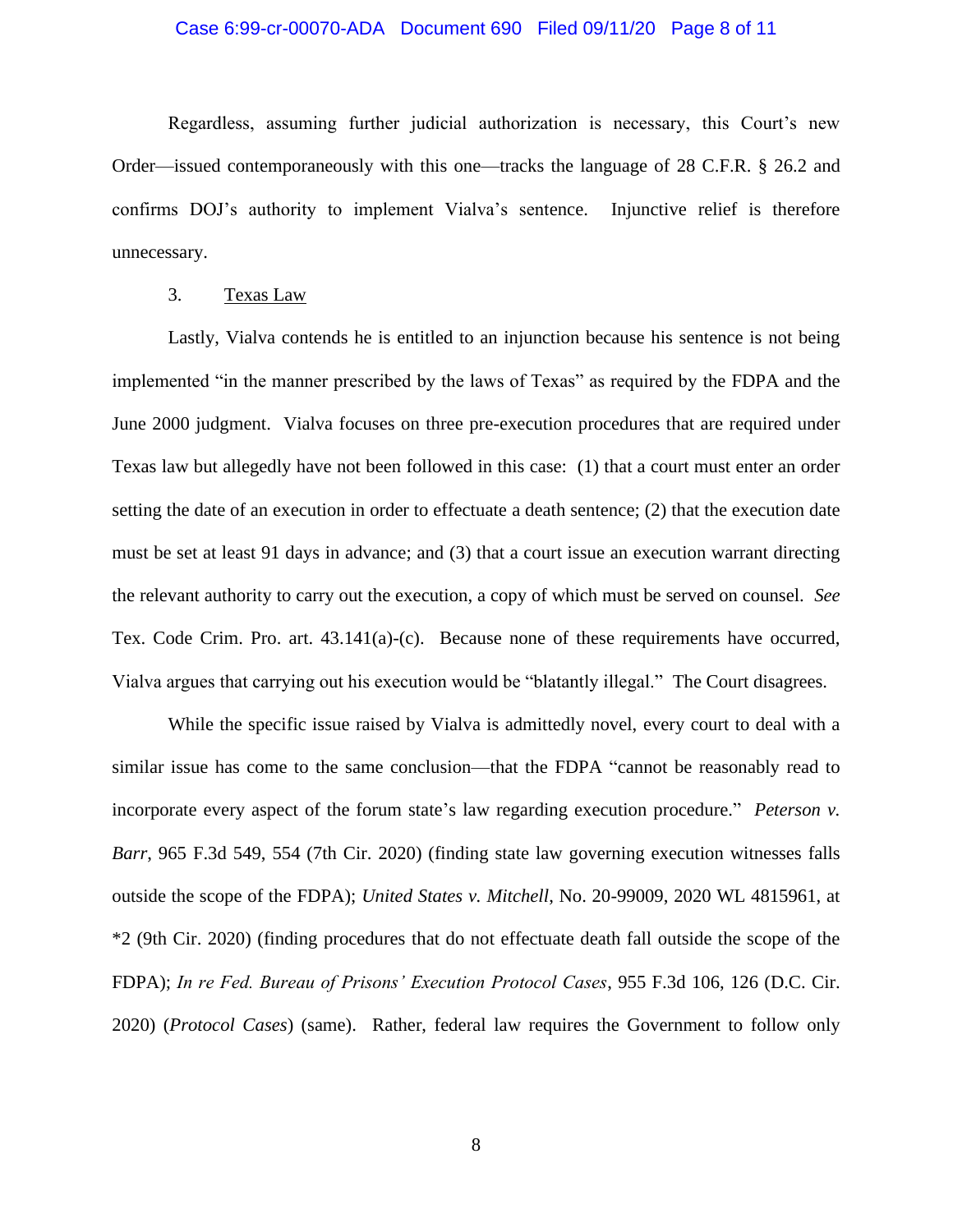## Case 6:99-cr-00070-ADA Document 690 Filed 09/11/20 Page 9 of 11

those state laws, regulations, and protocols that govern the procedure for "effectuating death." *Mitchell*, 2020 WL 4815961, at \*2.

This Court agrees with the above Circuits and concludes that, even under a broad reading, the FDPA incorporates only those state procedures "that effectuate [] death, including choice of lethal substances, dosages, vein-access procedures, and medical-personnel requirements." *Peterson*, 965 F.3d at 554; *Protocol Cases*, 955 F.3d at 151 (Tatel, J., dissenting). The preexecution procedures of Texas mentioned by Vialva are not pertinent to effectuating death and therefore do not fall under the scope of the FDPA. Consequently, Vialva fails to establish the substantial likelihood of success on the merits necessary to warrant injunctive relief. *Jones*, 880 F.3d 756, 759.

## **B. The Remaining Factors Weigh Against an Injunction.**

A preliminary injunction is an extraordinary remedy never awarded as a matter of right. *Winter v. National Resource Defense Council, Inc.*, 555 U.S. 7, 24 (2008) (citing *Munaf v. Geren*, 553 U.S. 674, 689–90 (2008)). In addition to evaluating a movant's likelihood of success on the merits, courts "must balance the competing claims of injury and must consider the effect on each party of the granting or withholding of the requested relief." *Id*. (citation omitted). Courts should also "pay particular regard for the public consequences in employing the extraordinary remedy of injunction." *Id*. In this case, Vialva fails to show that the balance of equities—*i.e.* the remaining three prerequisites for obtaining an injunction—weigh in his favor.

To start, Vialva has not identified what "irreparable injury" would occur if an injunction is not issued. The gist of Vialva's motion is that the Government set his execution date without further order from this Court and without complying with Texas law. As explained at the zoom hearing held September 3, 2020, that means Vialva was given notice of his execution date only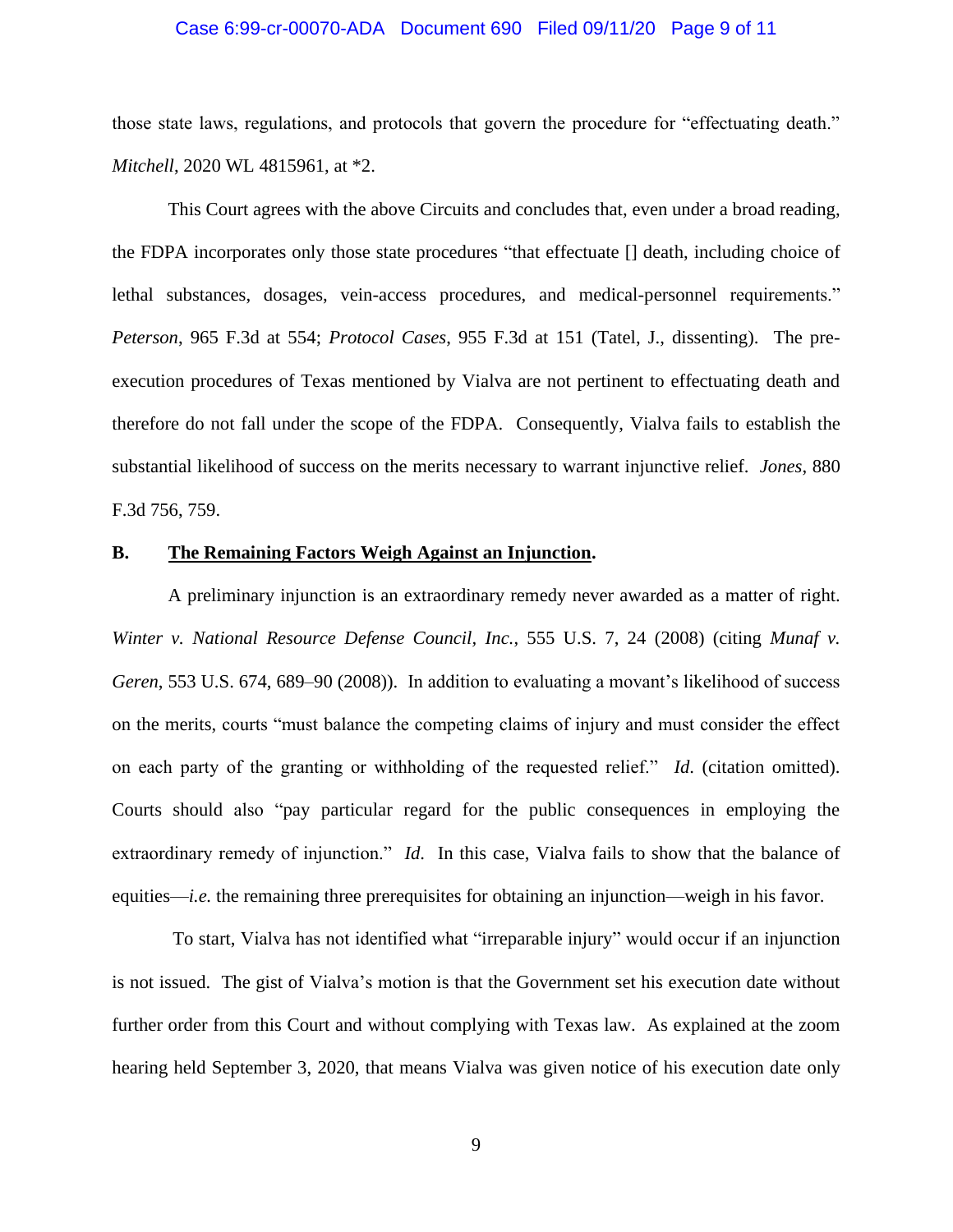## Case 6:99-cr-00070-ADA Document 690 Filed 09/11/20 Page 10 of 11

55 days in advance as opposed to at least 90 days that is required under Texas law, thus cutting short his time to further challenge his conviction and sentence and request clemency. But while the death penalty itself is irreversible and sometimes "weighs heavily in the movant's favor," there must come a time when the legal issues "have been sufficiently litigated and re-litigated so that the law must be allowed to run its course." *O'Bryan v. Estelle*, 691 F.2d 706, 708 (5th Cir. 1982) (per curiam).

As discussed in more detail in the Background section, Vialva has thoroughly litigated the legality of his conviction and sentence for almost two decades on direct appeal and in postconviction proceedings before this Court, the Fifth Circuit, and the Supreme Court. It is safe to say the legal issues have been "sufficiently litigated." And while the legal issues surrounding Vialva's execution date did not become ripe until the date was set, any argument that he has been prevented from fully and fairly litigating these issues is belied by his numerous legal filings since that time and a merits decision this week on his habeas corpus petition. 3 Petitioner has also filed a clemency petition and had a hearing regarding that petition scheduled for September 10, 2020. Thus, this Court can find no cognizable harm that will result to Vialva if his request for an injunction is denied.

Furthermore, the interests of the Government—and the public—in enforcing valid criminal sentences outweigh Vialva's request for more time. "[E]quity must be sensitive to the [s]tate's strong interest in enforcing its criminal judgments without undue interference from the

<sup>3</sup> In addition to the exemplary briefing provided in the instant case, Vialva has also requested habeas corpus relief from the Southern District of Indiana and challenged the constitutionality of the federal death penalty protocol in the D.C. district court, the D.C. Circuit Court, and the Supreme Court. *See Vialva v. Warden, et al*., No. 20-CV-00413 (S.D. Ind.), ECF No. 1 (Petition for Writ of Habeas Corpus Pursuant to 28 U.S.C. § 2241 filed Aug. 10, 2020); *Vialva v. Barr, et al*., No. 1:20-cv-01693-TSC (D.D.C.), consolidated with *In Re Fed. Bureau of Prisons' Execution Protocol Cases*, No. 1:19-mc-00145-TSC (D.D.C.); *In re Fed. Bureau of Prisons' Execution Protocol Cases*, 955 F.3d 106 (D.C. Cir. 2020), *cert. denied sub nom. Bourgeois v. Barr*, No. 19-1348, 2020 WL 3492763 (U.S. June 29, 2020). The Southern District of Indiana has already ruled on the merits of Vialva's relief request. *See Vialva v. Warden*, No. 20-CV-00413 (S.D. Ind.), ECF No. 20 (Order Den. Petition for Writ of Habeas Corpus (Sept. 8, 2020)).